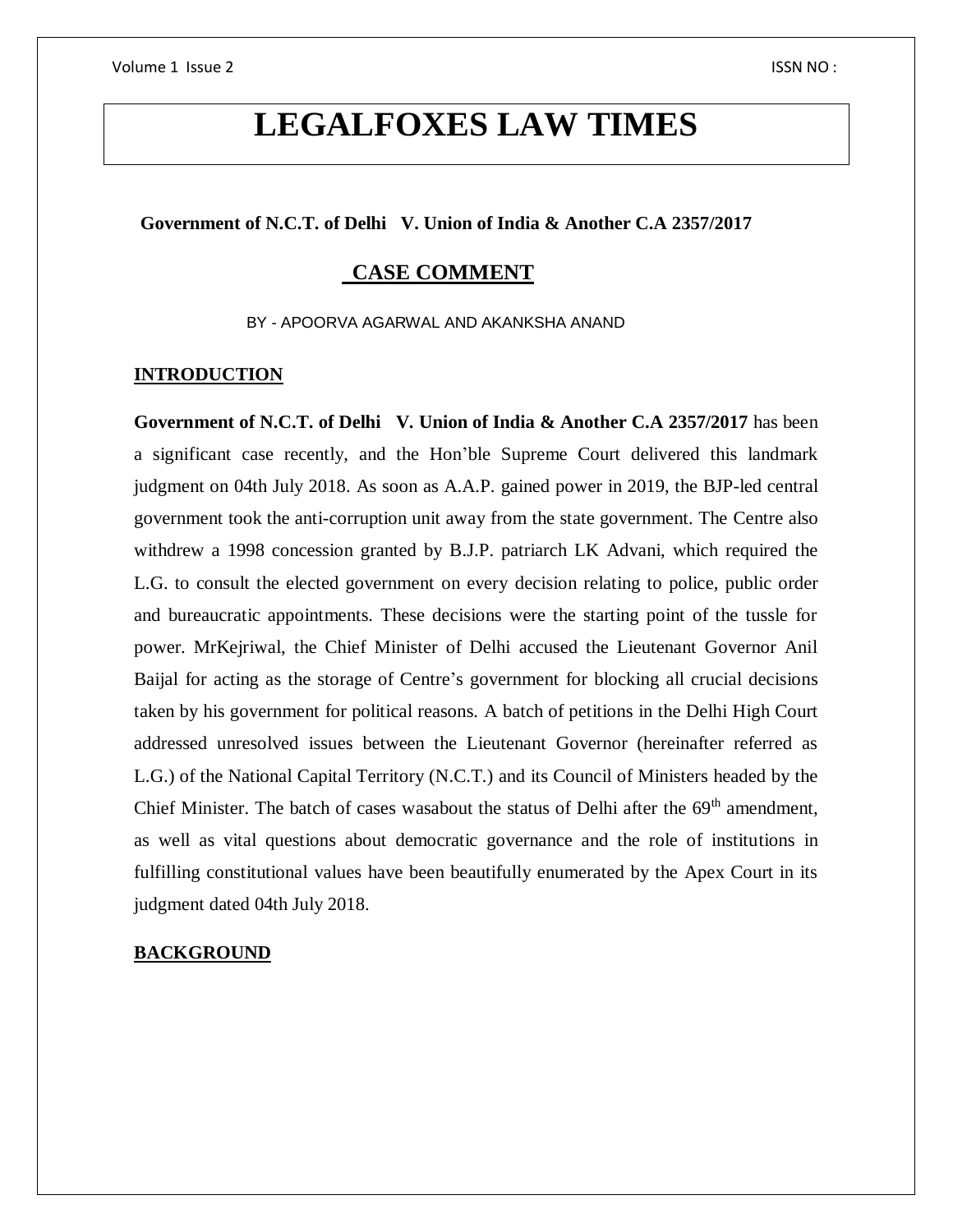The whole case revolves majorly on two articles which are special provisions concerning Delhi. The Constitution (Sixty-ninth Amendment) Act 1991 inserted Article 239-AA and 239-AB containing special provisions, concerning the Union Territory of Delhi, with a view to the re-organization of the administrative set-up therein. To ensure stability and permanence, arrangements have been incorporated in the Constitution, to give the National Capital a Special Status among the Union Territories<sup>1</sup>.

It is pertinent to briefly explain the crucial clauses of Article 239-AA, which were addressed in the case at hand. Clause (1) of Article 239-AA declares that the Union Territory of Delhi shall be called the *National Capital Territory* of Delhi, to be referred to as N.C.T.

The administrator to be appointed for Delhi under Article 239 shall be designated as Lieutenant Governor<sup>2</sup>.Clause (4) of Article 239-AA provides that thereshall be a Council of Ministers with the Chief Minister at the head, to aid and advise the Lieutenant Governor in the exercise of his functions related to matters concerning which the Legislative Assembly has the power to make laws, except in so far as he is, by or under any law, required to act in his discretion.

The proviso to Clause (4) says that in case of any difference between the Lieutenant Governor and his Ministers on any matter, The Lieutenant Governor shall refer it to the President for decision and act according to the decision given by the President. During the pendency of the matter with the President, The Lieutenant Governor may take such action or give such direction as he deems necessary of the matter is urgent and he thinks that he must take immediate action<sup>3</sup>.

 $\overline{a}$ 

<sup>&</sup>lt;sup>1</sup> See Objects and Reasons attached to  $69<sup>th</sup>$  Amendment Act, 1991

<sup>2</sup>Clause (1) of Art. 239-AA, the Constitution of India

<sup>3</sup> Clause (4) of Art. 239-AA, the Constitution of India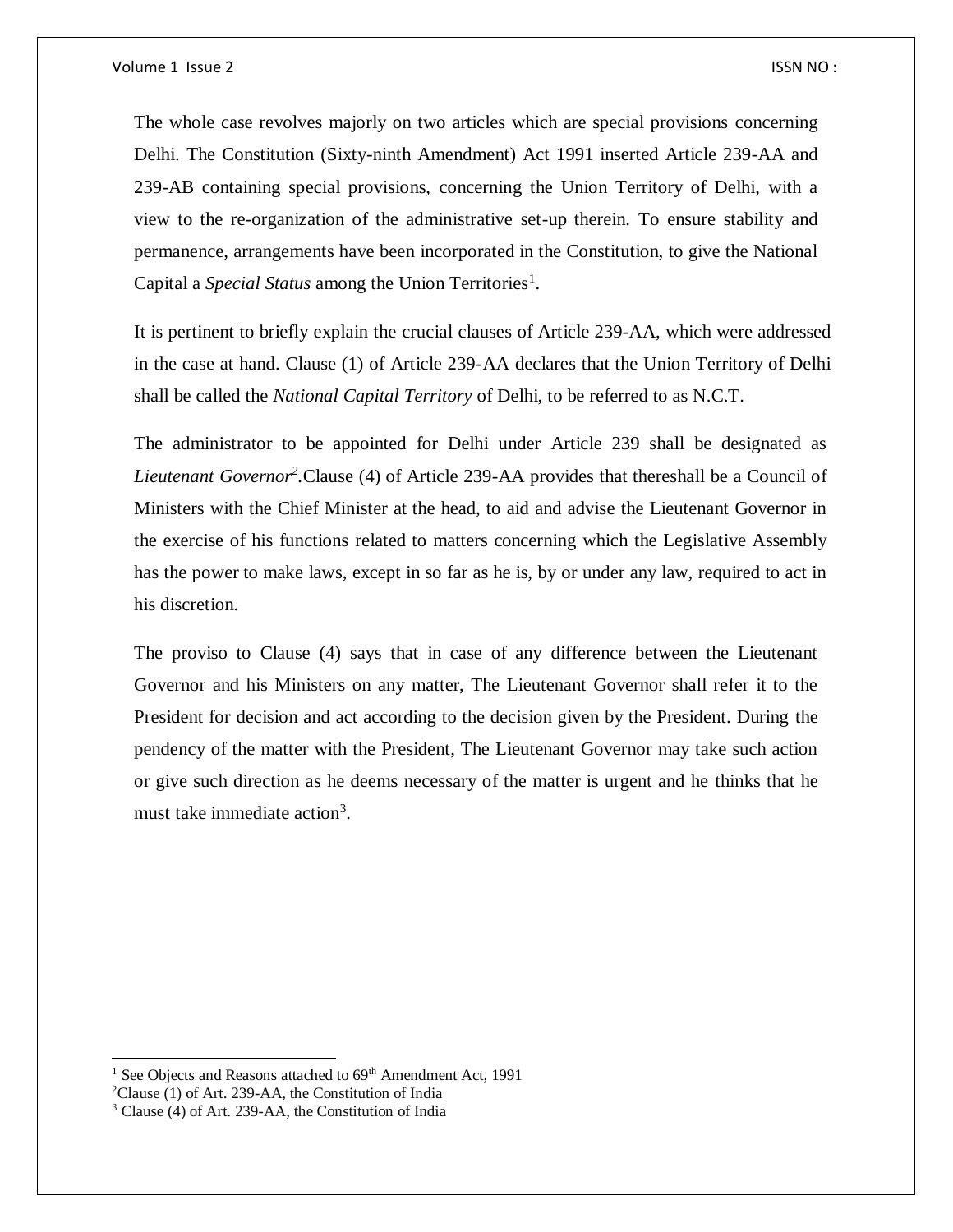In the present case, the tussle between the Delhi Chief Minister Arvind Kejriwal and L.G. Anil Baijal was on the vexatious issue as to who enjoys supremacy over Delhi. The primary issue was whether **[Delhi](https://www.thehindu.com/tag/117-81/delhi/?utm=bodytag) was** a Union Territory with the Lieutenant Governor its sole administrator or is it a Special State with the L-G bound by the aid and advice of the elected government's Cabinet of Ministers?<sup>4</sup> Before the appeal in the Apex Court, the Delhi High Court on 4<sup>th</sup> August 2016 declared the L.G. to have "complete control of all matters regarding National Capital Territory of Delhi, and nothing will happen without the concurrence of the L.G.". The five-judge Constitution bench of Chief Justice Deepak Mishra, Justice AK Sikri, Justice AM Khanwilkar, Justice DY Chandrachud and Justice Ashok Bhushan heard the Delhi government's appeal against the High Court judgment.

# **ANALYSIS**

 $\overline{a}$ 

### *Approach taken by the Supreme Court*

The judgment weaves into the Constitution a new thread of interpretation of Article 239AA of the Constitution. It invokes the combination of concepts, particularly constitutional in nature which objectively navigate through the core structure with the sense of having a real test of constitutional structure.

The Court emphasized that the insertion done by the Constitution (Sixty-Ninth Amendment Act), 1991 is not be renounced with any kind of firm understanding since the purpose of exercising constituent power is to confer democratic, societal and political powers to the residents of Delhi which have been granted special status.

<sup>4</sup> Krishna Das Rajagopal, *Key Arguments in Delhi Vs LG Case,* The Hindu (04/07/2018) available at <https://www.thehindu.com/news/national/key-arguments-in-delhi-govt-vs-l-g-case/article24327768.ece> , last seen on 25/08/2018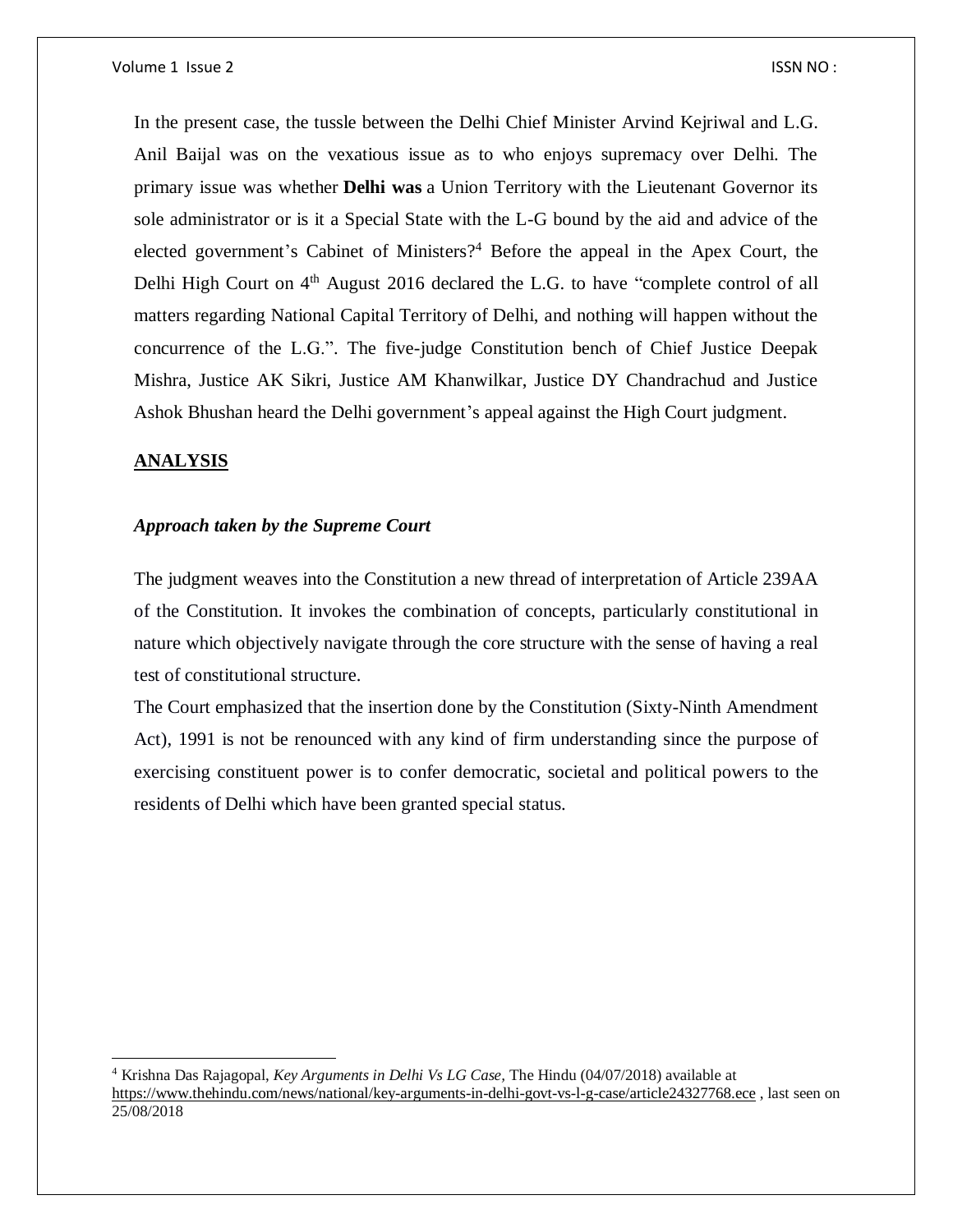Volume 1 Issue 2 ISSN NO : ISSN NO : ISSN NO : ISSN NO : ISSN NO : ISSN NO : ISSN NO :

The Hon'ble Court prodigiously addressed the issue by putting forth that whether this special status conferred to Delhi instils "prana" to its cells or has changed nothing. The Appellant claimed that status of the voters of N.C.T. Delhi after the Sixty-Ninth Amendment has moved from notional to real, but the claim has been held contrary by the Delhi High Court and the appeal was filed before the Apex Court. The Hon'ble Supreme Court opined that the main aim is that rule of law must prevail, and the process of interpretation provides the required step to the same. When the rule of law is conferred its due status in the sphere of democracy, it gains credibility. The Court termed this method of understanding and explicating as "Confluence of the idea and spirit of the Constitution" for it celebrates the grand idea behind the constitutional structure founded on the cherished values of democracy.

#### *Submissions on behalf of the Appellant*

Mr P. Chidambaram, Mr Gopal Subramaniam, DrRajiv Dhawan, Ms Indira Jaising and MrShekhar Naphade, learned senior counsel appeared on behalf of the Appellant, i.e. Government of N.C.T. of Delhi. The major arguments in the form of submissions put forth were:

- 1. The National Capital Territory of Delhi (hereinafter referred to as NCTD) occupies a particular or rather a unique position after the insertion of Article 239AA and Article 239AB through 1991 amendment act. Also, after this amendment, the government of Delhi enjoys a far better status of administrative set-ups than other Union Territories in the country. This amendment has shaped the NCTD into a constitutional hybrid and has led Delhi to acquire certain special characters which makes it as a full-fledged state.
- 2. The Appellant submitted that the insertion of Article 239AA was intended to eliminate the hierarchical structure, which technically placed the Lieutenant Governor superior to the Council of Ministers. It was urged that the L.G. must be treated as titular head. MrP Chidambaram quoted that 'L.G. is not a viceroy but simply an agent of the President whose powers depend on the pleasure of President'.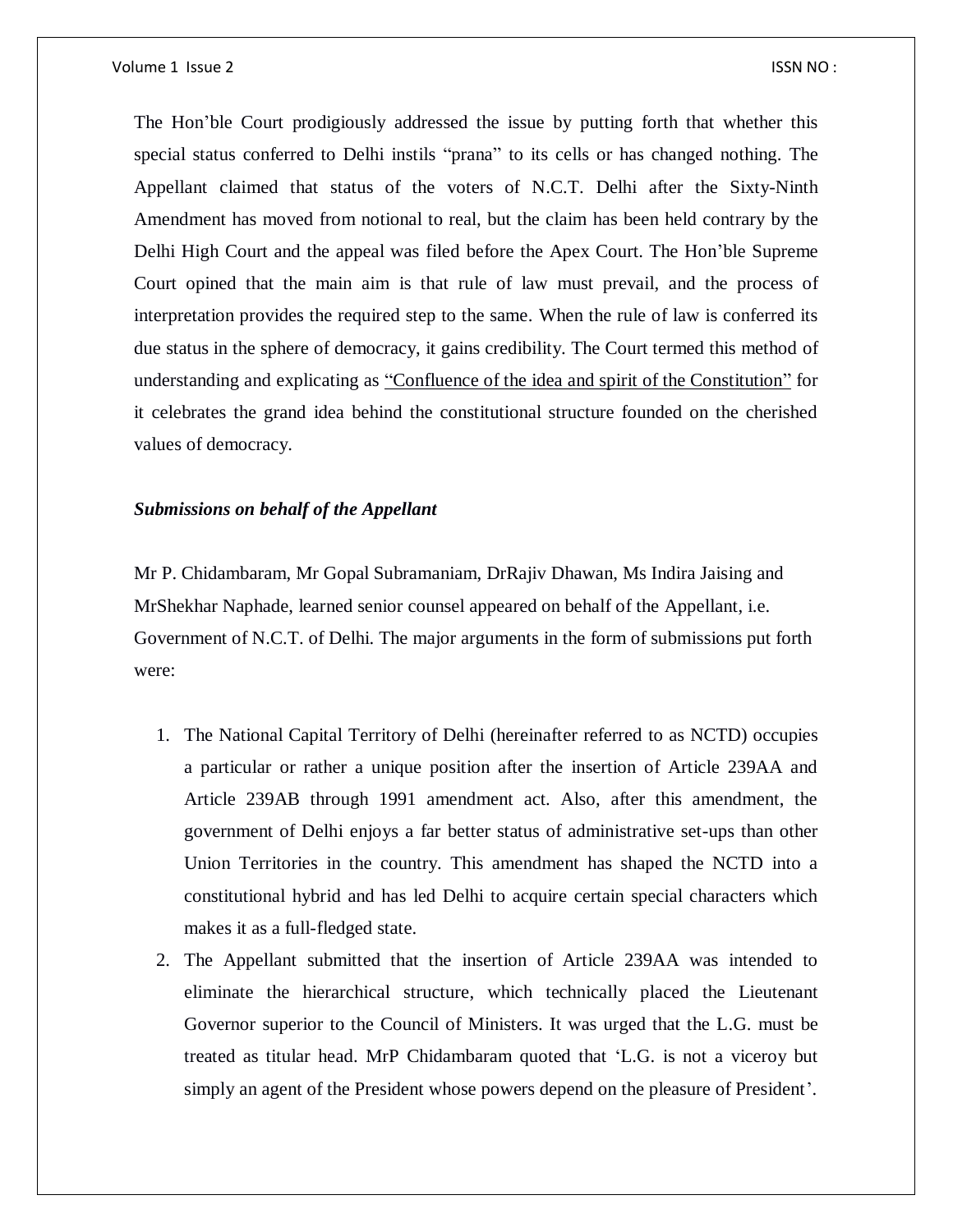- 3. The Appellant referred to the nine-Judge Bench decision of *New Delhi Municipal*  Corporation v. State of Punjab<sup>5</sup> as regards to Delhi's unique constitutional status and claimed that Delhi itself is a class by itself different from other Union Territories. The 1991 amendment was passed to confer to the citizens of Delhi a more significant say in the governance and to establish democracy in its real sense.
- 4. The Appellant pointed out that the making of Article 239AA has deliberately excluded the use of words'assist and advice'preferably have used the expression 'aid and advice' and therefore preclude the L.G.'s concurrence on every matter. There must be consistency and uniformity in interpreting the term 'aid and advice'as used in Article 74, Article 163 and Article 239AA in context of President, Governor and Lieutenant Governor.
- 5. The Appellant took the stand that the Court must adopt a more organic approach of interpretation as taken in a catena of cases *including Justice K.S. Puttuswamy and*  Anr (Retd) V. Union of India and others<sup>6</sup>, R.C. Cooper V. Union of India<sup>7</sup> and *Maneka Gandhi V. U.O.I. <sup>8</sup>*Mr Gopal Subramaniam submitted that the proviso to Article 239AA envisaged 'great confidence' to evolve between the Chief Minister and the L.G. and the 'extra-ordinary discretion' of the L.G. is confined to exceptional circumstances, not in everyday governance.

# S*ubmissions on behalf of the Respondent*

Learned Additional Solicitor General of India, MrManinder Singh appeared on behalf of the respondents, i.e. Union of India and Lieutenant Governor of Delhi. The submissions put are: the forth are:

 $\overline{a}$ 5(1997) 7 SCC 339 (2017) 10 SCC 1 6AIR 1970 SC 564 AIR 1978 SC 597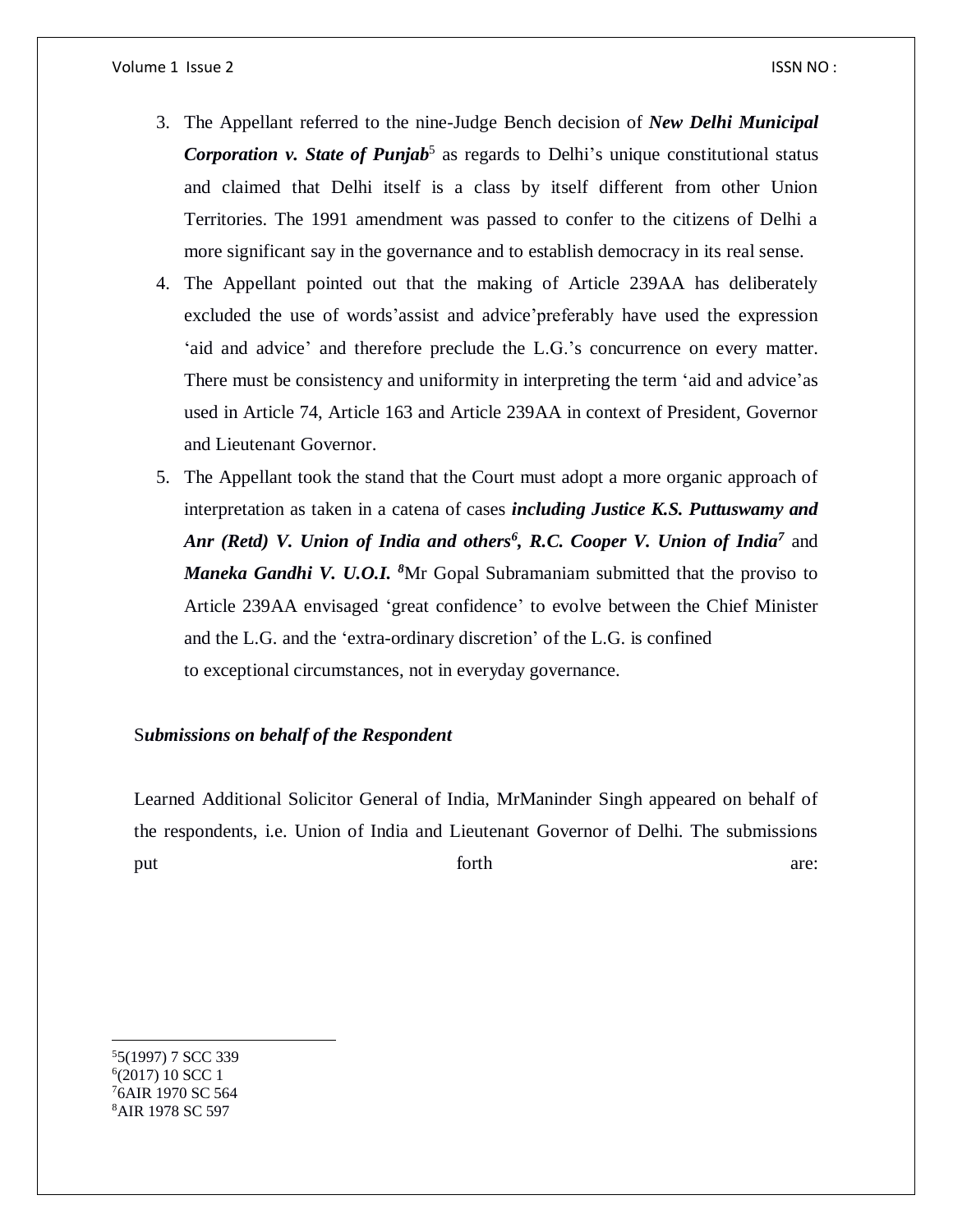- 1. The primary submission of all the arguments was that though the insertion of Article 239AA constitutes the formation of a Legislative Assembly for NCTD. Yet, the President shall remain its Executive head acting through its Lieutenant Governor. The powers of the Parliament cannot be derogated by the insertion of Article 239AA.
- 2. The Respondent also referred to *New Delhi Municipal Corporation v. State of Punjab* wherein the Court contemplated three categories of Union Territories yet, came to the conclusion that Delhi has not acquired Statehood and remains a Union Territory. Therefore,it must run in conformity with Article 239 read with 239AA which conjointly suggests that the ultimate administration concerning Delhi shall remain with the President acting through its administrator.
- 3. MrSingh further drawn the Court's attention to Article  $53<sup>9</sup>$  and Article  $73<sup>10</sup>$  read with Article  $246(4)^{11}$ . It was further submitted that the contention of the Appellant that - as soon as the legislative Assembly is constituted, an automatic power of investiture is conferred upon it is flawed and baseless since the Constitution does envisage any automatic power to the Council of Ministers. Contrastingly, Article 239AA(4) employees the phrase 'Lieutenant Governor and his ministers' and not 'Council of Ministers' to be responsible for the administration of the Union Territory.
- 4. The Respondent contravened the principle laid down in *Rai Sahib Ram Jawaya Kapur and Ors. v. The state of Punjab<sup>12</sup>*that wherever there is the existence of legislative power, there is co-extensive existence of executive power;however, this applies to Union and States only and not to Union Territories.
- 5. The submission concluded by highlighting the relevant portions of Balakrishnan Committee Report, which laid the reasons for introducing the 1991 amendment. It was concluded by the Respondent that the governance of NCTD would fall within the domain of the Union Government.

 $\overline{\phantom{a}}$ 

<sup>9</sup>Executive power of the Union, Art 53, the Constitution of India

 $10E$ Extent of executive power of the Union, Art 73, the Constitution of India

 $11$ Parliament has power to make laws with respect to any matter for any part of the territory of India not included (in a State) notwithstanding that such matter is a matter enumerated in the State List

<sup>&</sup>lt;sup>12</sup>AIR 1955 SC 549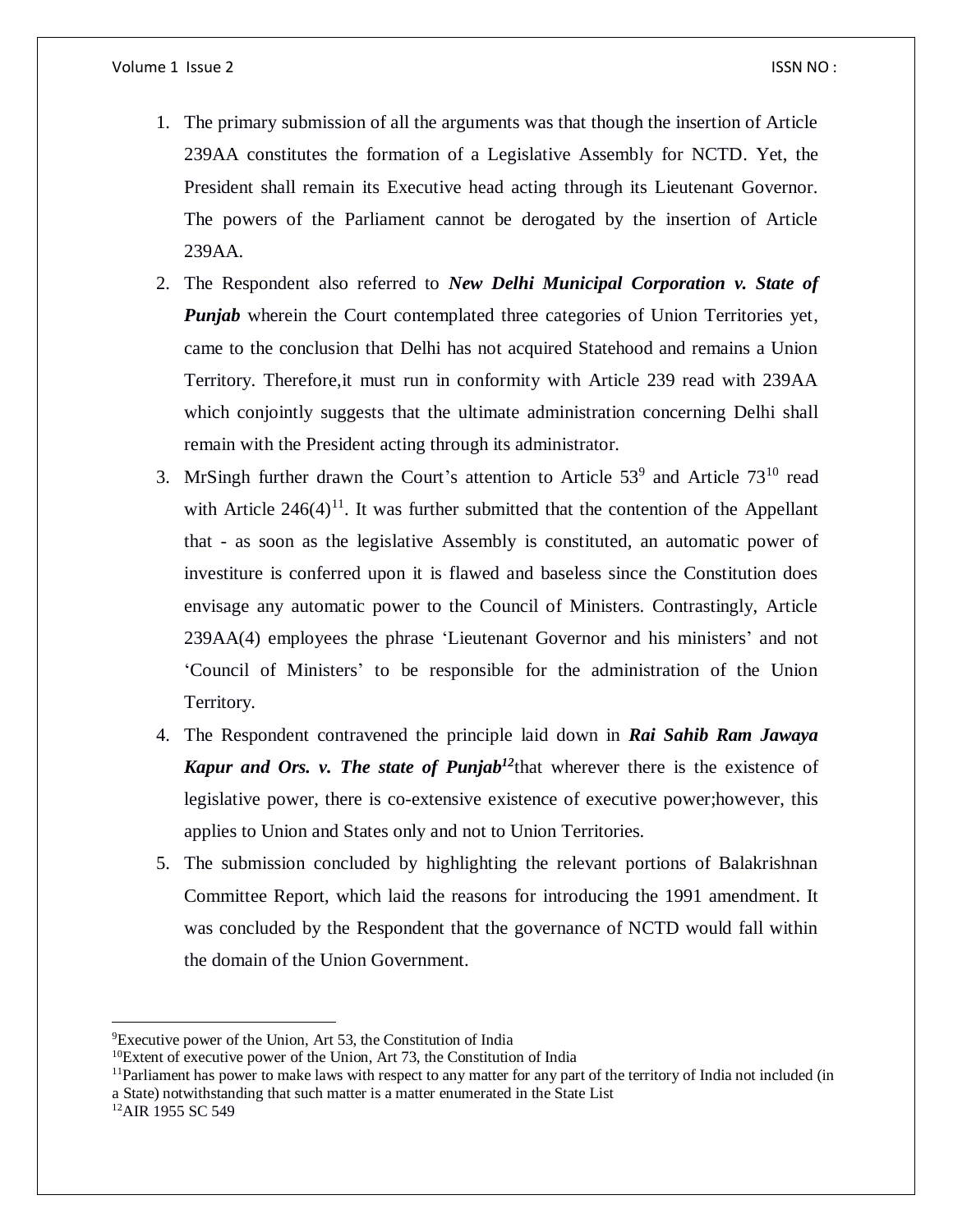# **ESSENCE AND INTERPRETATION OF ARTICLE 239AA GIVEN BY THE SUPREME COURT**

Articles 239AA and 239AB pertains explicitly to N.C.T. of Delhi and are reflective of the intention of the Parliament to accordDelhi"*asuigenerisstatus*from the other Union Territori es.The same has been authoritatively held by the majority judgment in the*New Delhi Municipal Corporation case* to the effect that the N.C.T. of Delhi is a class by itself.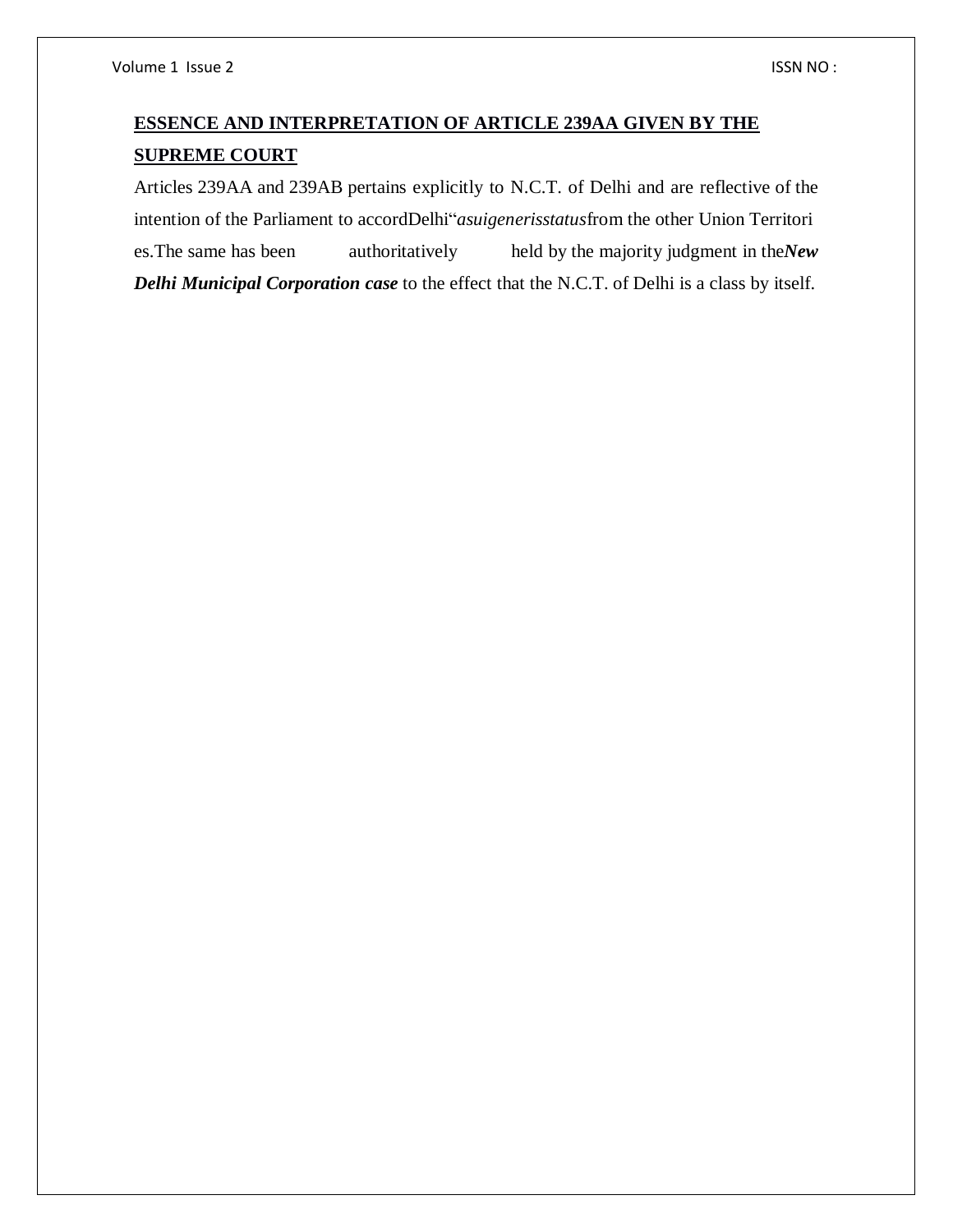The legislative Assembly, Council of ministers and the Westminster style of the cabinet system of government brought by the  $69<sup>th</sup>$  amendment, highlighted the uniqueness attributed to Delhi with the aim that the residents of Delhi have a more significant say in how Delhi is to be governed.The real purpose behind the Constitution (Sixty-Ninth Amendment) Act, 1991 as the Hon'ble Supreme Court perceived is to establish a democratic set-up and a representative form of government. Wherein the majority has a right to embody their opinions inlaw and policies about the N.C.T. of Delhi subject to the limitations imposed by the Constitution.The intention of the Parliament, while insertingArticle 239AAin theexercise o f its constituentpower, was done to treatthe Legislative Assembly of the N.C.T. of

Delhi as a set of elected representatives of the voters of the region. Further, to treat the government of the N.C.T. ofDelhiasarepresentative form of government. The Balakrishnan Committee Reportrecommends that though Delhi should continue to be a Union Territory, yet it should be provided with a Legislative Assembly and a Council of Ministers responsible to such Assembly with appropriate powers to deal with matters of concern to the common man. Sub Clause (a) of Clause (3) of Article 239AA establishes the power of the Delhi Legislative Assembly to enact laws for the N.C.T. of Delhi concerning matters enumerated in the Stateor Concurrent List.A conjoint readingof Article 239AA (3) (a) and Article239AA(4) revealsthat the execu tivepowerofthe Governmentof N.C.T.

of Delhi is co-extensive with the legislative poweroftheDelhi Legislative Assembly which is envisaged in Article 239AA(3) and which extends overall. However, three subjects in the State List and all subjects in the Concurrent List and, thus, Article 239AA (4) confers executive power on the Council of Ministers over all those subjects for which the Delhi Legislative Assembly has legislative power. The bone of the contention in the above matter is Article 239AA  $(4)$  inserted by the  $69<sup>th</sup>$  amendment to the Constitution. It has important consequences for the special status of Delhi as National Capital Territory. It essentially distinguishes its governance from the other Union Territories. The Constitution has adopted a cabinet form of government for the Union Territory of Delhi by creating institutions for the exercise of legislative power and an executive arm represented by the Council of Ministers. Clause (4) explicitly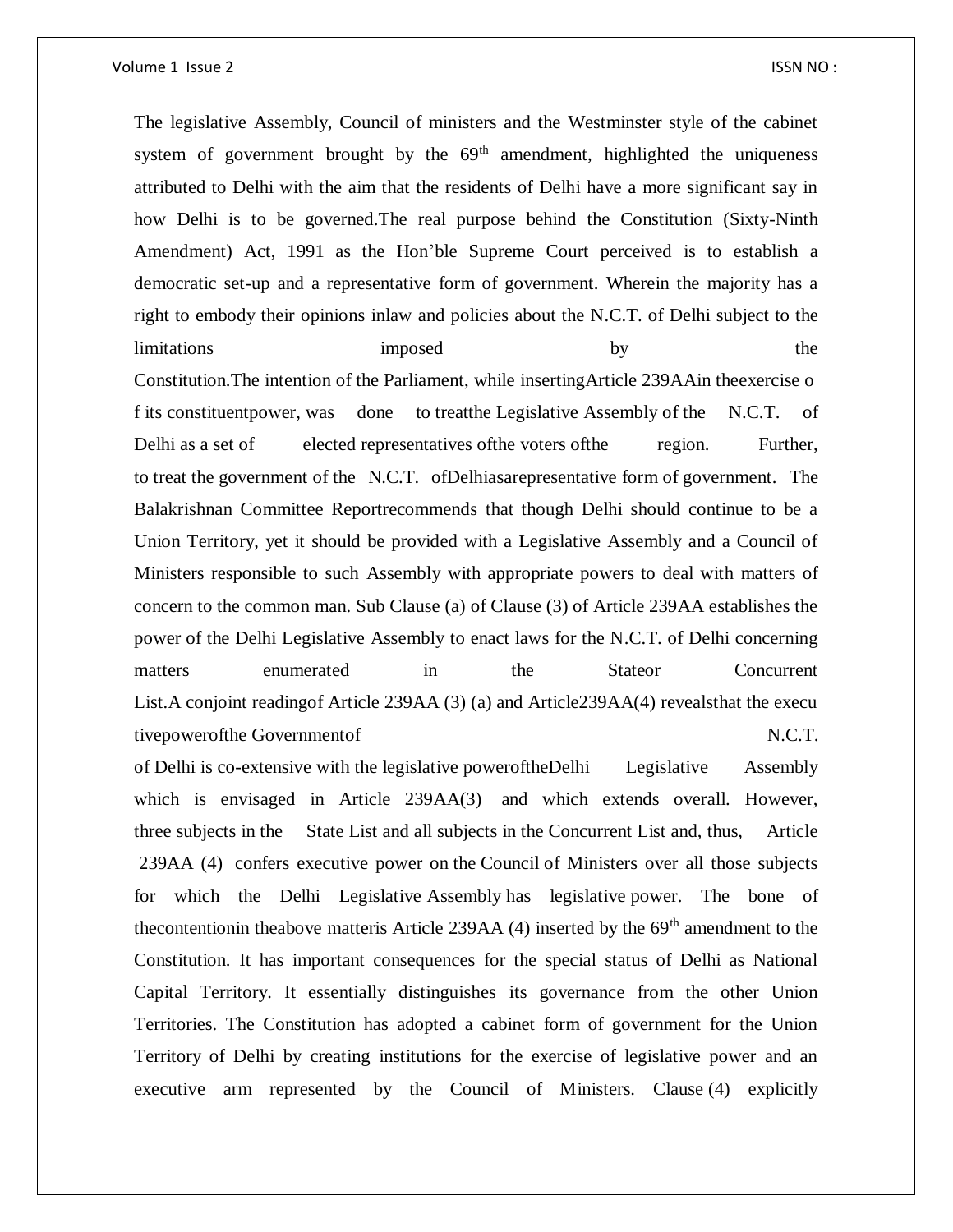grants to the Government of Delhi executive powers in relation to matters for which the Legislative Assembly has power to legislate. The legislative power is conferred upon the Assembly to enact whereas the policy of the legislation has to be given effect to by the executive for which the Government of Delhi has to have co-extensive executive powers.Another important aspect is given to the interpretation of the phrase '*aid and advice'* in the Article 239AA (4). It deals with the role of Lieutenant Governor to act as per the 'aid and advice' of the Council of Ministers concerning matters for which the Legislative Assembly of Delhi has the power to enact laws except what has been stated in the proviso which requires a thoughtful interpretation.Further, the phrase '*any matter'* is interpreted in the light of following judgment In *Shri Balaganesan Metals v. M.N. Shanmugham Chetty and others*<sup>13</sup> , the Court has observed:

1387 (1987) 2 SCC 707

 $\overline{a}$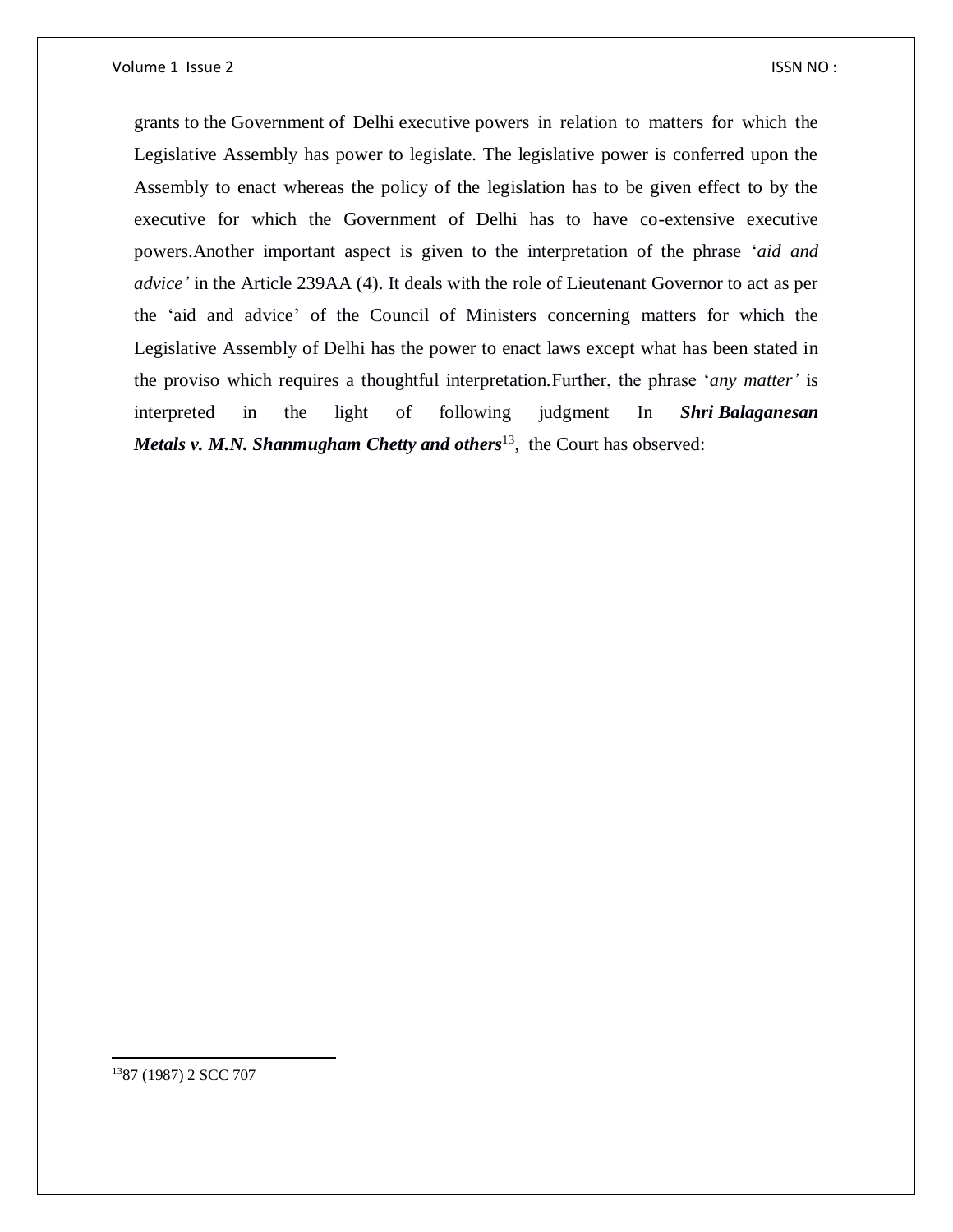#### Theword  $\omega$ "any"

has the following meaning:Someoneout of many; an indefinite number. Oneindiscriminatel yof whatever kind or quantity."Word "any" has a diversity of meaning and may beemployedto indicate "all" or "every" as well as "some" or "one" and its meaning in a given statute dependsupon the context and the subject matter of the statute."It is oftensynonymouswith "either","every" or "all".Its generality may be restricted by context; (Black'sLaw

Dictionary; Fifth Edition)."Thus, the Lieutenant Governor is to act with the constitutional objectivity keeping in view high degree of constitutional trust reposed in him while exercising the special powers ordained upon him unlike the Governor and the President who are bound by the aid and advice of their ministers. The L.G. need not act in mechanical manner and refer every decision of his ministers to the President. He has to be guided by the concept of constitutional morality. There has to be some valid grounds for the L.G. to refer the decision to the Council of Ministers to the President in order to protect the interest of the N.C.T. of Delhi and the principle of constitutionalism. The proviso says "any matter" this may not include "every matter" as this will defeat the sole purpose of adopting the constitutional structure for governance of Delhi and the President would be governing all the matters including the trifle ones.A purposive interpretation to A239AA must be given so that the principles of democracy and federalism which are part of the basic structure of our Constitution are reinforced in N.C.T. Delhi in theirtruestsense.

#### **CONCLUSION**

**Dr D. Y Chandrachud,J**. has apprised that the disputes which led to these cases tell us how crucial institutions are to the realization of democracy. It is through them that the aspiration of a democratic way of life is fulfilled—criticism and dissent from the heart of the democratic functioning.